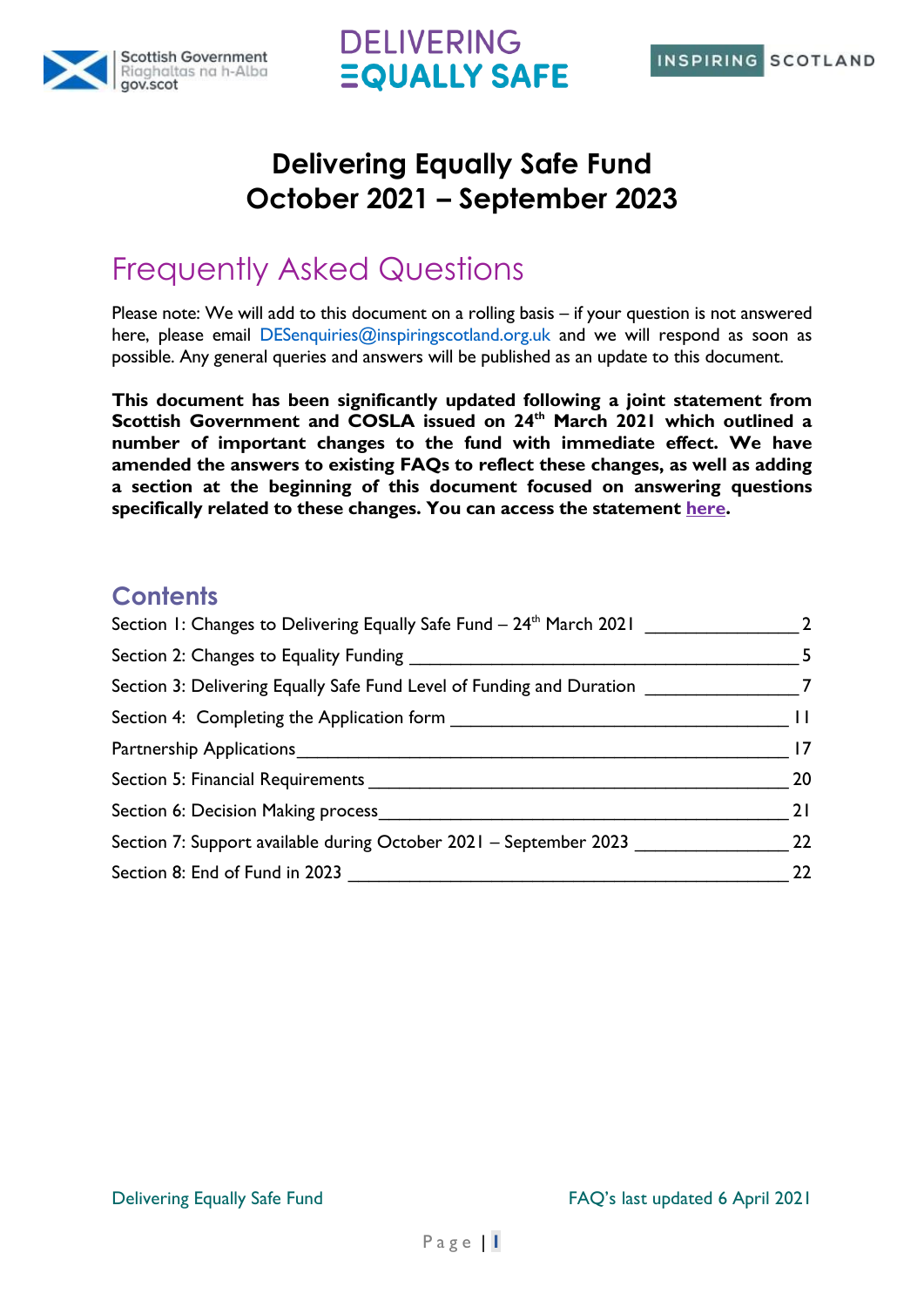



### <span id="page-1-0"></span>**Section 1: Changes to Delivering Equally Safe Fund – 24th March 2021**

Following a joint statement from the Scottish Government, COSLA and Inspiring Scotland, the following changes were put into effect from  $24<sup>th</sup>$  March:

- An additional £5m has been allocated to the fund annually taking the total funding available in year 1 to £18m.
- Within this, funding will be secured for frontline specialist services to support their ongoing work, with a minimum of  $\mathcal{L}14m$  to ensure that these vital services are protected and maintained.
- The fund will now run in 2021/22 and 2022/23 with a replacement fund launching in 2023 following a joint strategic review of sustainability funding for frontline services.
- Local Authority applicants can now act as lead applicant on a partnership application, according to local preferences.
- The closing date for applications has been extended by a further 4 weeks and applications must now be submitted by midday on Friday  $28<sup>th</sup>$  May.

These changes are now reflected in the FAQs already included within this document however, we understand that those intending to apply for funding from Delivering Equally Safe may have questions specifically related to these changes. We will endeavour to answer these within this section however, as always, if you have any questions that are not answered within this document please email DESenquiries@inspiringscotland.org.uk and we will respond as soon as possible.

#### **Question 1: Why has the fund been shortened from 3 years to 2 years?**

Since the Delivering Equally Safe Fund opened, the Scottish Government have been carefully monitoring feedback from potential recipients. Based on that feedback, and to accelerate work to review the long-term sustainability of services, the fund will now run in 2021/22 and 2022/23 with a replacement fund launching in September 2023. This replacement fund will be developed through a joint strategic review of sustainability funding for frontline services.

We recognise the importance of listening to the voices in the sector and are committed to launching a replacement fund. By shortening the DES Fund whilst accelerating the joint strategic review, we expect to deliver an improved outcome for the sector.

#### **Question 2: Why has the closing date for applications been extended?**

Given the changes to the fund, the Scottish Government were keen to allow organisations to absorb the information provided, raise any queries and have a reasonable time beyond that to finalise their application. This led to the decision to extend the deadline.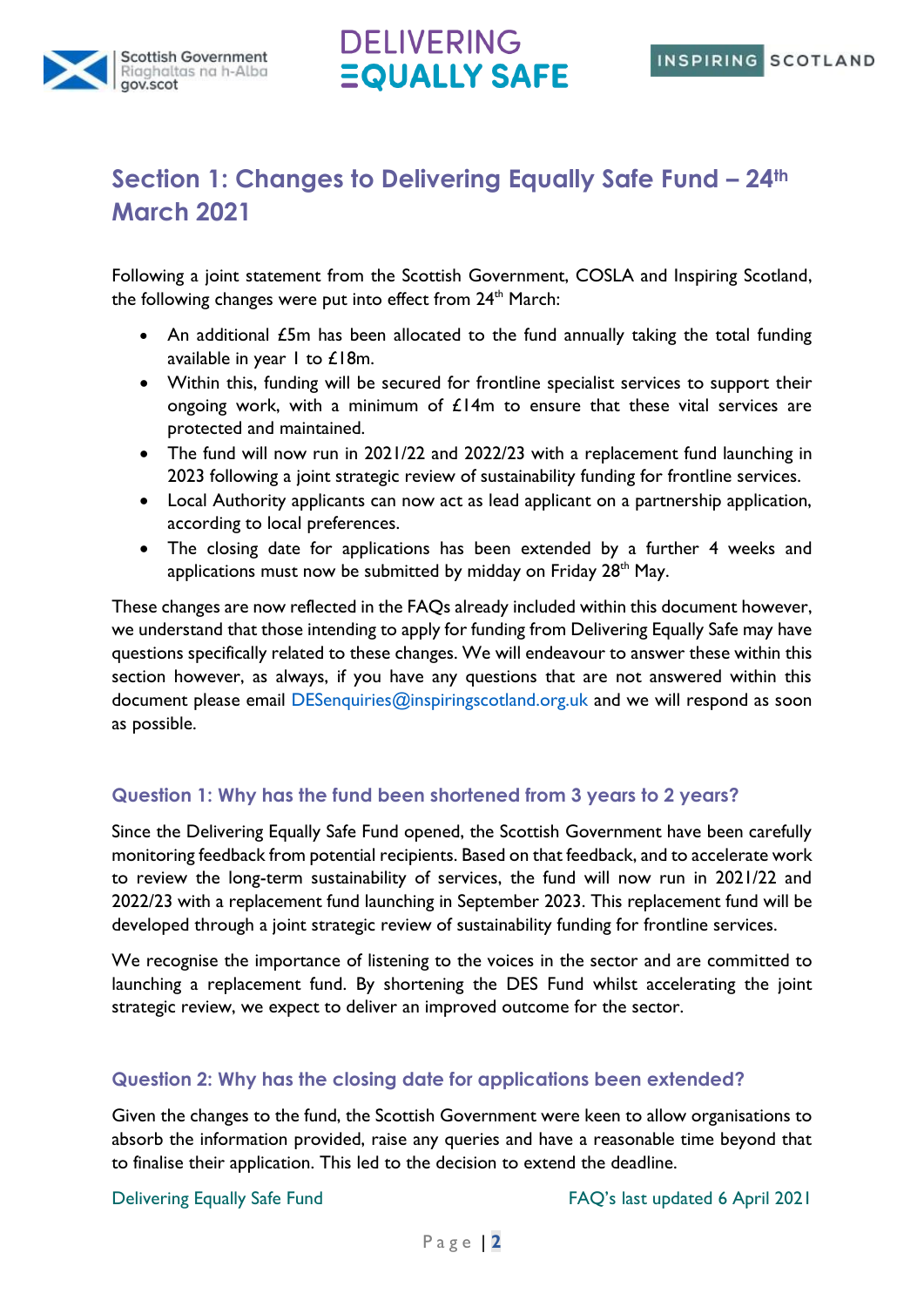



#### **Question 3: What will the joint strategic review address and what plans are in place for its structure and timescale?**

The joint strategic review will look at the long-term sustainability of frontline services in the sector. The Scottish Government, in partnership with COSLA and other stakeholders, will take forward a joint strategic review of the funding of frontline specialist services to help move to a longer term and more sustainable funding model by the end of this two year period.

#### **Question 4: What work is included within the minimum of £14m secured for frontline services ongoing work?**

For the purposes of DES assessment, front line specialist services are defined as:

Those whose core purpose is the provision of specialist support to survivors of genderbased violence either by

- Direct provision of specialist services (including any national helpline), or
- A national specialist response supporting front line services

For the purpose of assessment, we will not consider local frontline services to be in competition with their national specialist response coordinating bodies.

#### **Question 5: Who can apply for the minimum of £14m secured for frontline services?**

It will be open to all applicants.

#### **Question 6: Why has a minimum of £14m been protected for frontline services?**

The Scottish Government have listened to feedback from potential recipients. The Equally Safe Strategy remains at the heart of this process with the delivery of key frontline services remaining a priority that is why we have protected a significant portion of the fund to be allocated to this type of work.

Over the past year the sector has played a vital role in supporting those most at need during the crisis. Recognising this, Scottish Government has already provided £5.75m additional funding to the sector and it has responded with agility and creativity to the challenges faced. We continue to recognise the importance and value of this essential service.

By protecting at least  $£14m$  of the funding, we are confident that these vital services can be maintained.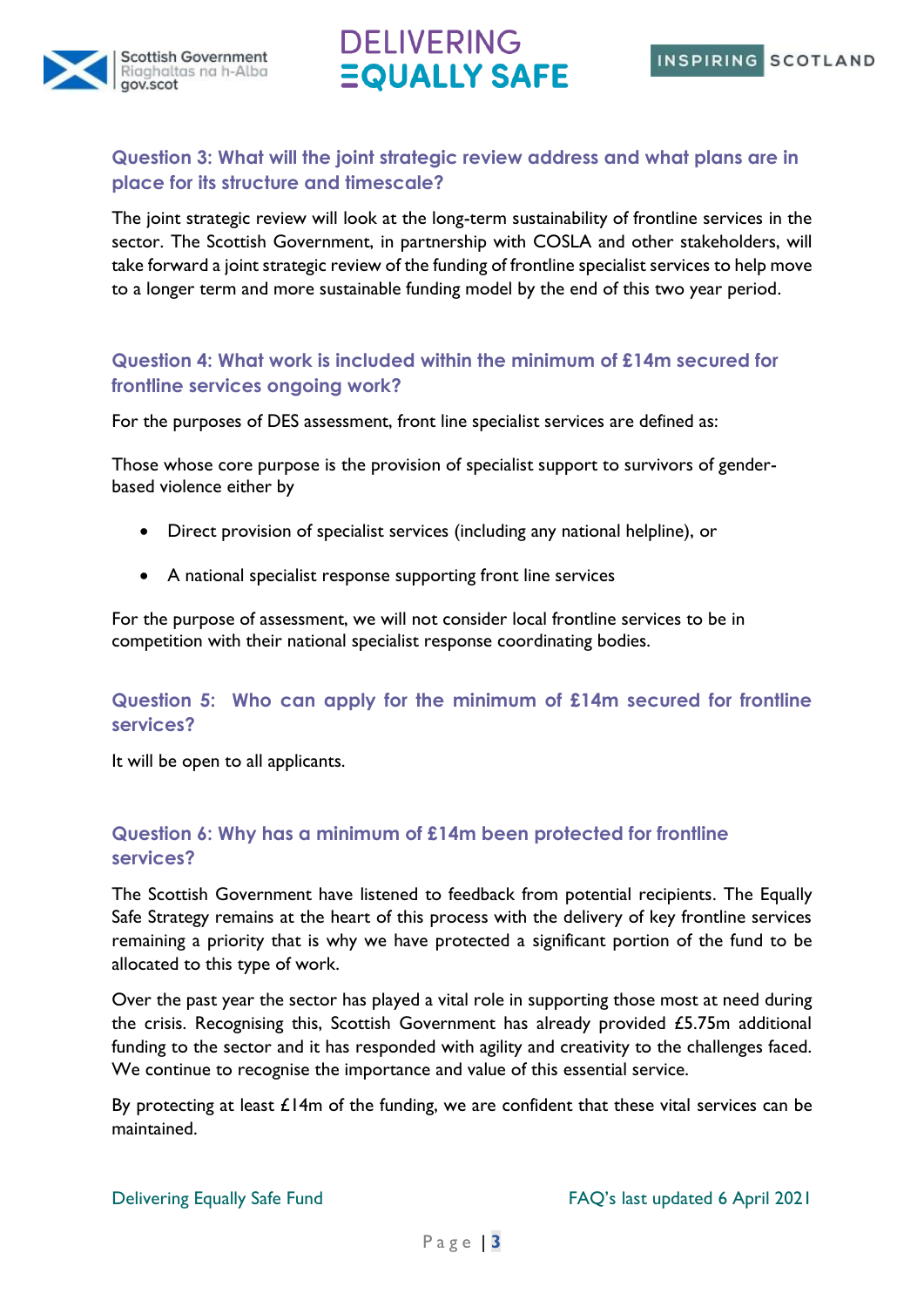



#### **Question 7: Does this mean that prevention work and new services or projects are being deprioritised?**

#### No.

The Equally Safe strategy is focussed on both eradication and prevention of violence against women and girls. We are keen to fund projects focussed on both areas. We recognise that support for the ongoing work of frontline specialist services is vital. We are aware that there is excellent work taking place in the sector but acknowledge that there have been developments in the sector since the last funding was allocated. We continue to encourage applications which address any of the ambitions of Equally Safe, whether this work is expanding or embedding tried and tested approaches, or trialling a new approach, informed by analysis of need.

#### **Question 8: Why are local authorities now able to act as the lead organisations for partnership applications?**

The fund has been developed to enable partnership applications to be made. This has been updated to confirm that Local Authority applicants can now act as lead applicant on a partnership application, according to local preferences. The Scottish Government have listened to feedback from potential recipients. In particular, it was noted that the role of the local lead in an established partnership is on occasion a Local Authority. Feedback was also raised that the third sector partner may not have the current capacity to lead on the partnership.

In recognition of the vital role that local partnerships play in this sector, we are pleased to confirm that a local authority can now act as lead applicant for a partnership application.

### **Question 9: We have already written our application, what do we need to change? Is the application form being amended?**

If you have written your application based on funding from 2021-2024 then you will need to amend your answers to detail activity, participant numbers and costs for 2021/22 and 2022/23 only.

Other than amendments to wording to reflect changes to timescales etc we do not plan on making any significant changes to the content of the application form. We know that many organisations have started to work on applications to the fund and want to ensure that the impact of these changes on the work you have already done is as minimal as possible.

There are, however, some additional pieces of information we will ask you for to help us to implement the details included within the statement issued on 24<sup>th</sup> March. We will ask you to confirm if you have made multiple applications, for example a single application and are also a partner in a partnership application. We will ask you to tell us this information in an additional document. This will be emailed to all organisations who have registered their interest in applying to DES. It will also be available on the Inspiring Scotland website.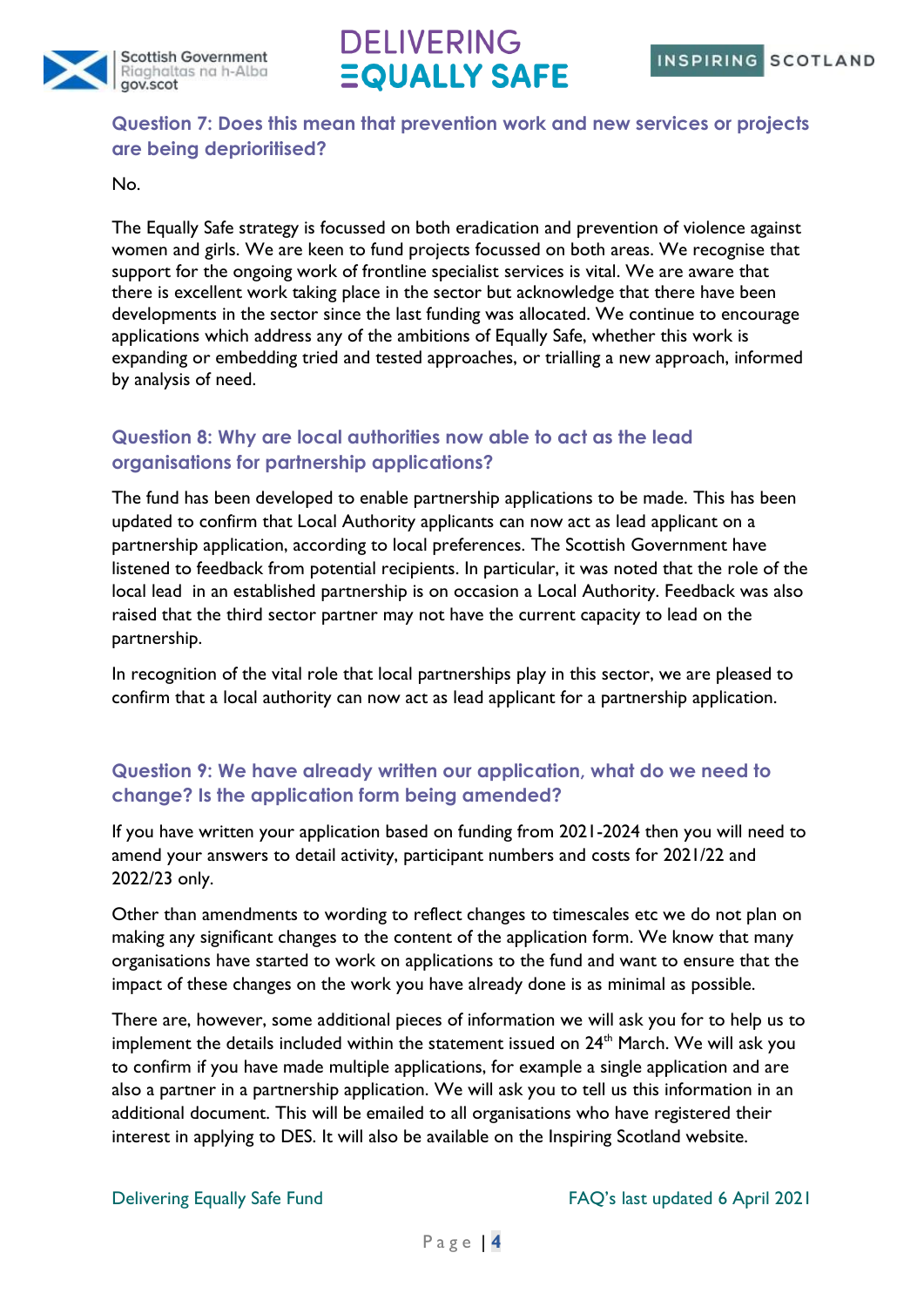



Question 1.13 allows applicants to show the connections they have with local partners including VAWPs. We are keen, however, that any organisation that does not demonstrate a relationship with their VAWP in their answer is asked for further information and is encouraged to establish one. To ensure that all applications to the DES fund can demonstrate effective multi-partnership working, all applicants must complete question 1.13.

#### **Question 10: Will the budget template be changed, and will I have to change the budget I had intended on submitting?**

Yes, we will amend the current budget template. The fund will now run in 2021/22 and 2022/23 so you will need to complete a budget detailing costs covering these years only.

### <span id="page-4-0"></span>**Section 2: Changes to Equality Funding**

#### **Question 1: What has changed?**

The Scottish Government is pleased to announce that funding has been confirmed to continue to support work to progress equality. As the current funding cycle draws to a close in September 2021 following the year's extension, an opportunity was presented to review all funding from the Equality and Human Rights Division. Changes were made to incorporate feedback from previous funding rounds making the process better for applicants. In making changes, the Scottish Government wanted to:

- Refocus the funding structures to be more explicitly align to the refreshed National Performance Framework and related outcomes.
- More explicitly support and nurture partnership working.
- Strive to balance delivery of front-line services with work focusing on preventative and systemic change.
- Create capacity to support work that trials, tests and builds an evidence base for new ways of working.
- Align with key strategic policy documents (such as Equally Safe).
- Improve financial and governance arrangements and practices across all our funding.
- Put in place improved data capture and monitoring systems.
- Take a holistic look at the effectiveness of each funding stream in the round.

In addition, the Scottish Government took the opportunity to improve the application process e.g., removed the need for organisations to complete multiple applications (e.g., separate applications for core costs and for project costs).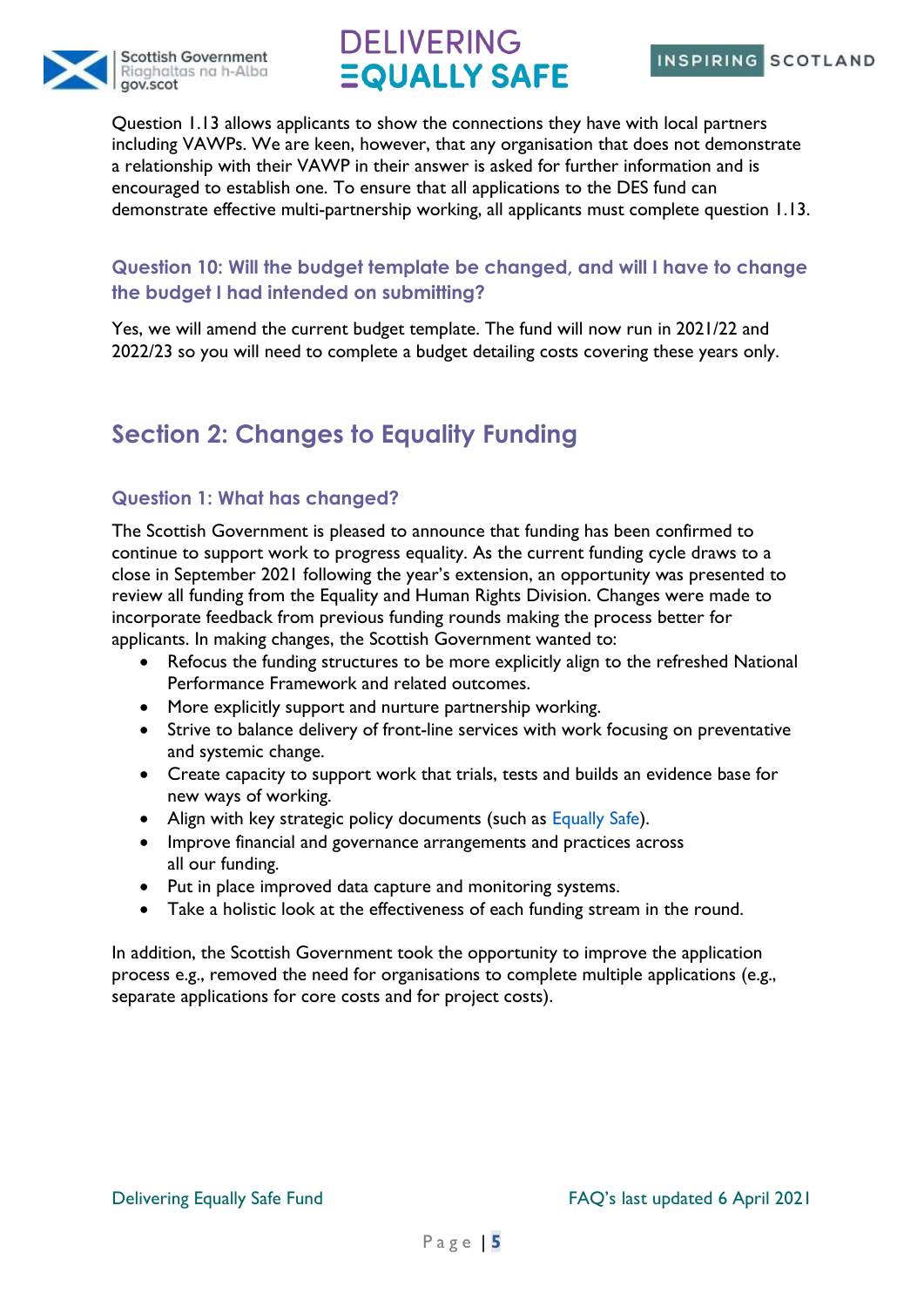

### **Question 2: Why have you brought together funding streams for Rape Crisis with Equally Safe and Violence Against Women and Girls (VAWG) intermediaries/ nationals?**

In bringing all the funds together the Scottish Government wanted to create a simpler and cohesive method for organisations to access funding, whilst strengthening accountability mechanisms. This also enables organisations to submit applications which reflect the true cost of delivering their work. As part of this the Scottish Government have brought together several funding pots which previously all supported some aspect of work related to violence against women and girls (VAWG). Several of these funding schemes had originated following specific circumstances or to meet immediate needs and these needs have been included in the new funding process rather than as a standalone fund. This review has enabled the Scottish Government to align future funding more closely to the commitments of Equally Safe and the refreshed National Performance Framework. They also wanted to increase the support for partnership working and for the trialling and testing of new approaches, which is why organisations can submit an additional application for a partnership proposal.

Rape Crisis Centres and Equally Safe VAWG and intermediaries/nationals are all warmly encouraged to apply through new DES Fund.

#### **Question 3: Will these changes result in a reduction in funding?**

The new Delivering Equally Safe Fund will provide increased support to the sector, with a budget distributing around  $\pounds18m^*$  of funding annually.

#### *\*Please note this is an increase from the previously announced £13m.*

All applications will be assessed on merit. We are keen to ensure that front-line services receive the level of funding necessary that enables them to deliver their vital work safely and effectively. We also wanted to remove the administrative burden on organisations by enabling them to submit one application covering both core and project costs, where relevant. Across the Delivering Equally Safe Fund, we will seek to ensure that local needs are recognised and considered against priorities. The Delivering Equally Safe strategy is focussed on both eradication and prevention of violence against women and girls. We are keen to fund projects focussed on both areas.

#### **Question 4: What funding is available from the Equality Unit in 2021?**

In 2021 we are launching two new funding streams to replace the current funds:

• **Delivering Equally Safe Fund (DES Fund):** which supports organisations to develop and deliver work that directly contributes to delivering the ambitions of the Equally Safe Strategy. The DES Fund will be accepting applications from December 7 th to **midday on 28th May 2021** and will fund activity taking place between October 2021 – September 2023. To ensure that organisations can transition to the new funding arrangements, Scottish Government extended current funding agreements to the end September 2021.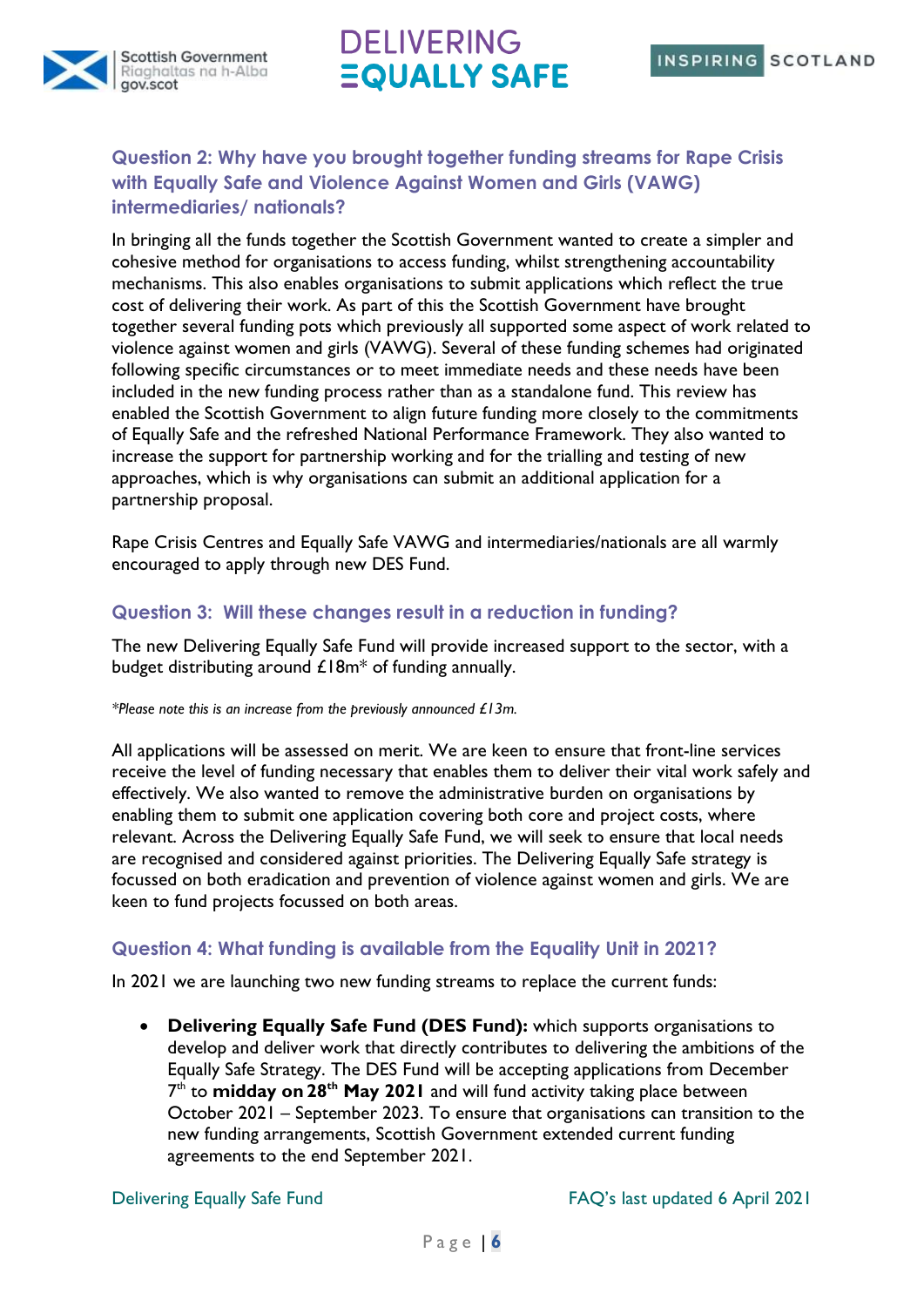



• **Equality and Human Rights Fund:** which will support work focusing on promoting human rights, mainstreaming equality, delivering targeted interventions with or on behalf of people with specific protected characteristics and intersectional approaches. This fund launched in February 2021 and more information is available [here.](https://www.inspiringscotland.org.uk/what-we-do/our-funds/equality-and-human-rights/)

To support organisations to transition to the new funding arrangements, existing funding agreements were extended until the end of September 2021.

#### **Question 5: What is happening to PECF?**

The fund currently entitled Promoting Equality and Cohesion Fund (PECF) is merging into a new fund supporting Equality and Human Rights. It will have refocused objectives to ensure work meets a specific need for a particular community and/or is work with a national reach. This work should strengthen civic society's ability to deliver against relevant National Performance Framework outcomes.

#### **This fund opened in February 2021.**

#### **Question 6: My organisation's work crosses over DES Fund and the Equality and Human Rights Fund - which stream should I apply for?**

You should consider the Delivering Equally Safe Fund criteria and if your work will meet these objectives then you should apply for the DES Fund. If your work does not align with the DES Fund outcomes, the fund supporting Equality and Human Rights launched in February 2021 and the criteria for this fund will be available then. You can of course apply for both funds with different projects.

### <span id="page-6-0"></span>**Section 3: Delivering Equally Safe Fund Level of Funding and Duration**

#### **Question 1: How much funding can we apply for?**

There is no minimum or maximum amount an organisation can apply for. The total budget to be distributed will be up to  $£18m$  in the year 2021-22. It is anticipated the fund will have a broadly similar budget in the following year. Funding for the future year is indicative and dependent on the annual Spending Review and Scottish Budget. As there is a limited amount of funding, we are looking for organisations to be realistic about the amount of funding they will require to take forward their work. We anticipate that most awards will be greater than £10,000.

#### **Question 2: Do we need match funding to apply?**

No, match funding is not essential but is encouraged. Applicants should provide evidence of how work will continue beyond 2023. The overall funding pot is limited, and applicants should be realistic about what they apply for.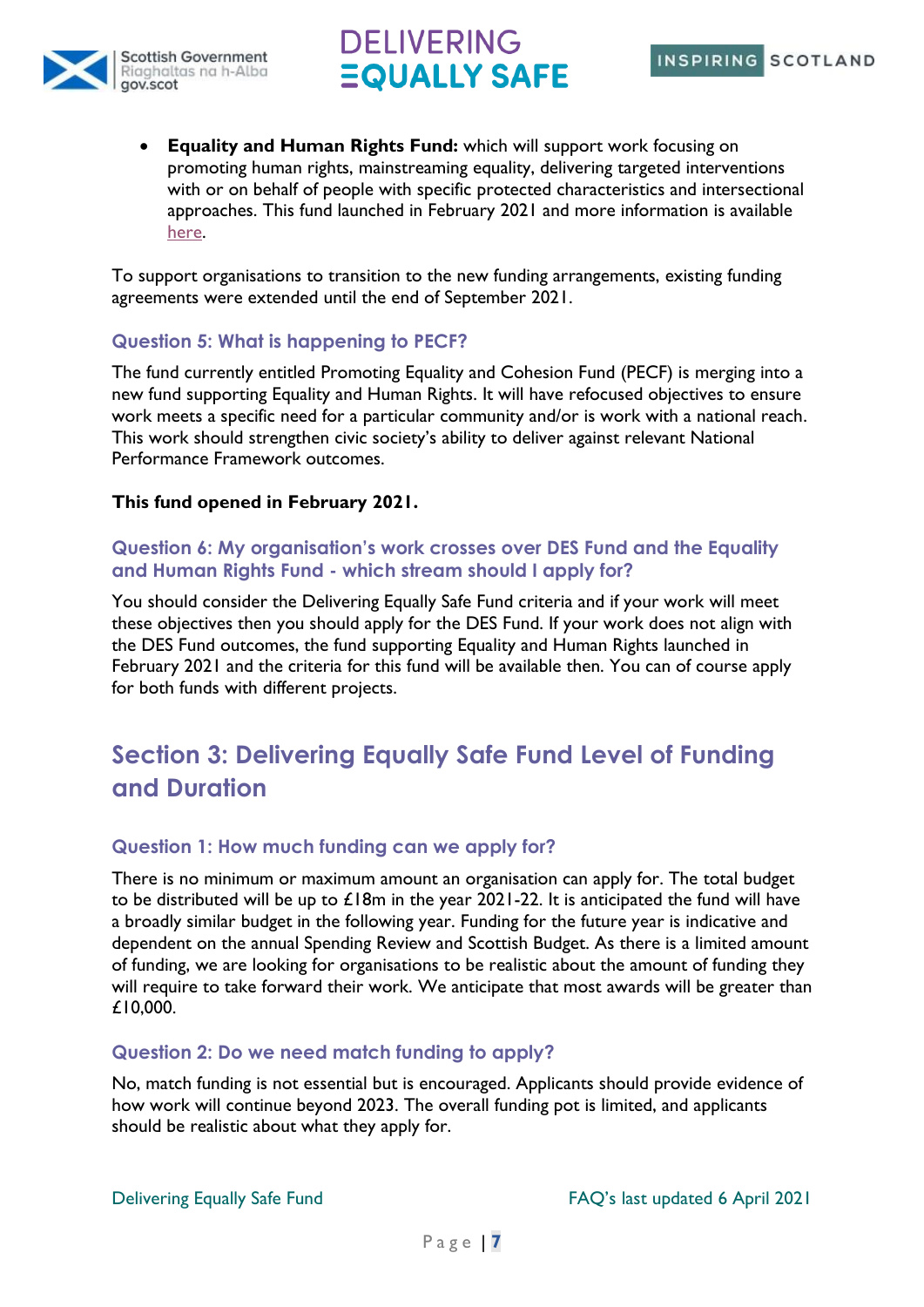



#### **Question 3: Do we have to be a registered charity to apply?**

Not necessarily, this depends on your legal form. If you are a third sector organisation and want to apply you should be incorporated and this means you are most likely a Scottish Charitable Incorporated Organisation (SCIO) or a Company Limited by Guarantee. If you are a SCIO, you are automatically a charity registered with the Scottish charity regulator (OSCR). If you are a company, we expect you to have also registered with OSCR. The fund is also open to applications from public bodies as well as Community Interest Companies (CIC) however, and these organisations will not be registered charities.

#### **Question 4: Will funding be distributed evenly across geographical areas in Scotland?**

No, all eligible applications will be assessed equally on how their work will meet the outcomes of the Equally Safe Strategy. We will however take account of geographic coverage and potential duplication of local services when making final decisions. In addition to this, during the assessment process localised information will be shared with VAWP Chairs to help ensure the even distribution across geographical areas.

#### **Question 5: How do you decide who gets funding?**

Applications will be assessed and scored by a team of independent assessors, moderated, and overseen by Inspiring Scotland and supported by the Scottish Government policy team. Input will also be sought from an advisory panel and clinical experts for relevant applications. This will all feed into recommendations for funding made to Ministers who will make the final decisions on which work will be funded.

In addition to this, during the assessment process localised information will be shared with VAWP Chairs. This will include information on new activities proposed in their area. This step will provide feedback to the decision-making panel on how the proposed activity fits with localised services.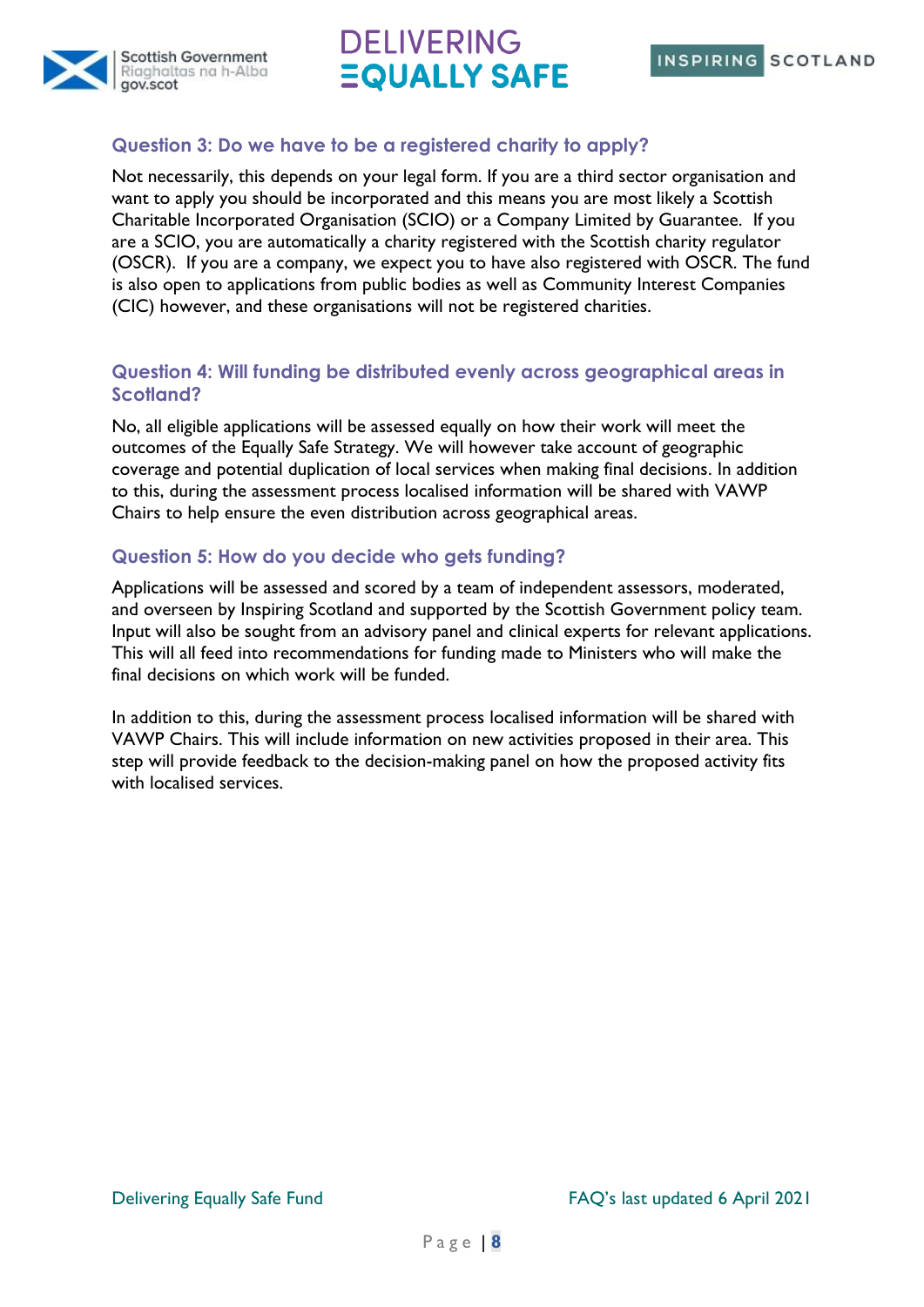





#### Diagram 1: DES Application Decision Making Process

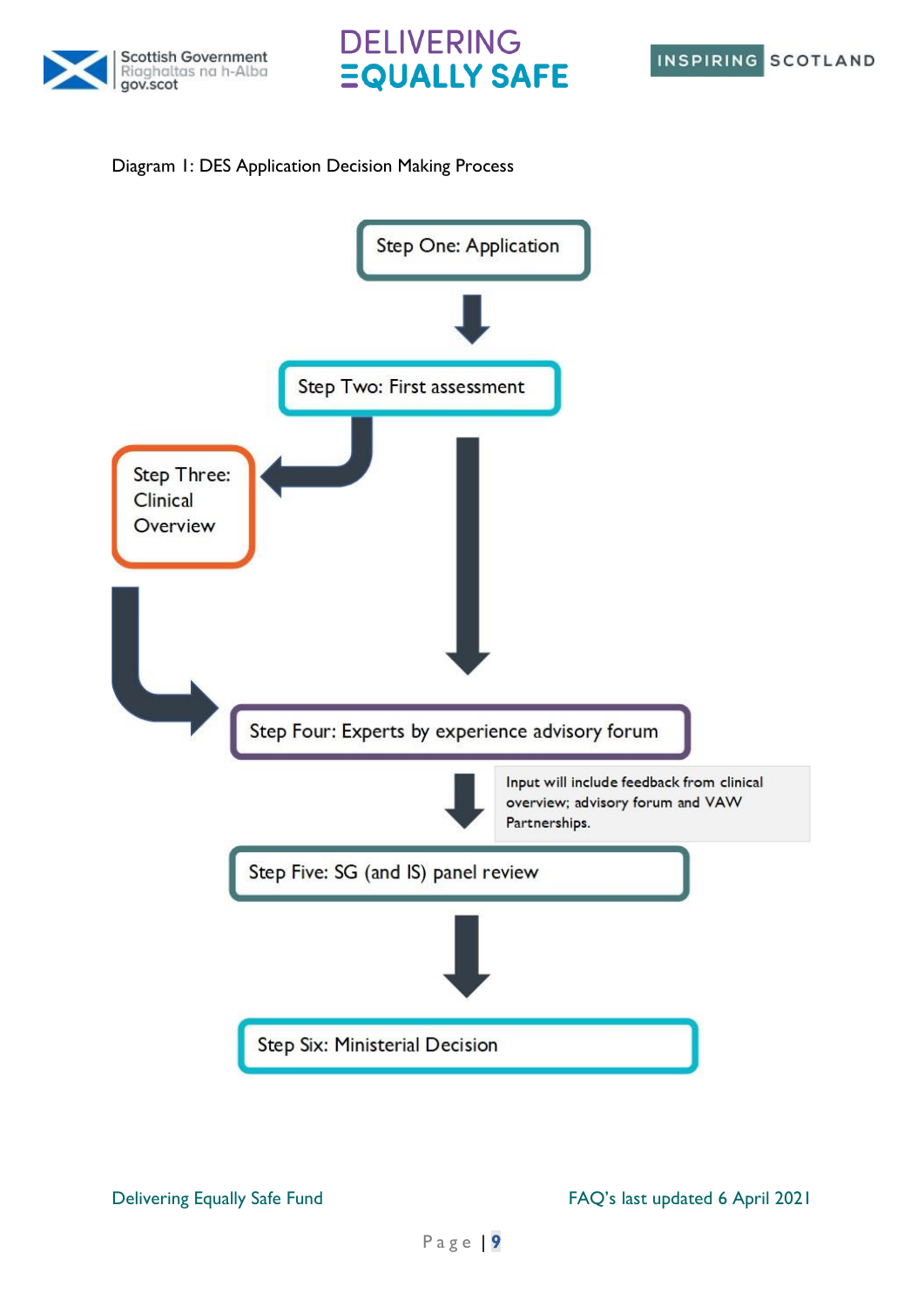



#### **Question 6: Can my organisation apply for core costs as well as project costs?**

Yes, the DES Fund can cover core running costs as well as new project costs. The information about how your funding request is split should be detailed in the accompanying budget template you submit with your application.

#### **Question 7: If we are applying for funding over two years, does it need to be the same amount each year?**

No, applicants are encouraged to consider their spend across the two years, the overall budget request does not need to be evenly spread across the years. For example, there may be lower spend in year one due to the project being set up, or an event in year two may need a higher budget.

#### **Question 8: Why is the funding only available for two years and not a longer period?**

The fund will run in 2021/22 and 2022/23 with a replacement fund launching in 2023 following a joint strategic review of sustainability funding for frontline services. We recognise the importance of listening to the voices in the sector and are committed to launching a replacement fund. By shortening the DES Fund whilst accelerating the joint strategic review, we expect to deliver an improved outcome for the sector. The Scottish Government's budget is set year on year based on developing policy and emerging priorities. Funding has been confirmed for 2021- 22 however for the period 2022-23 it will be confirmed during the budget of the corresponding year. Inspiring Scotland will contact you to confirm funding each year. If there are changes to the funding Inspiring Scotland will be able offer advice.

#### **Question 9: What if we need longer than originally planned to spend the money?**

The funding is available to be spent between October 2021 and September 2023. Typically funding not spent cannot be held and carried forward to the next grant year or beyond September 2023. Changes to original application budgets are not unusual however, and through quarterly monitoring of grant expenditure Inspiring Scotland will work with successful applicants to re-forecast and plan for any variations to your original application budget.

Funding should be spent in line with the dates stated in the grant offer letter, any underspend will be required to be paid back to the Scottish Government.

#### **Question 10: What if we need additional funding during/within the funding period?**

No funding in addition to the original award will be available. The DES Fund will not be able to increase funding allocated.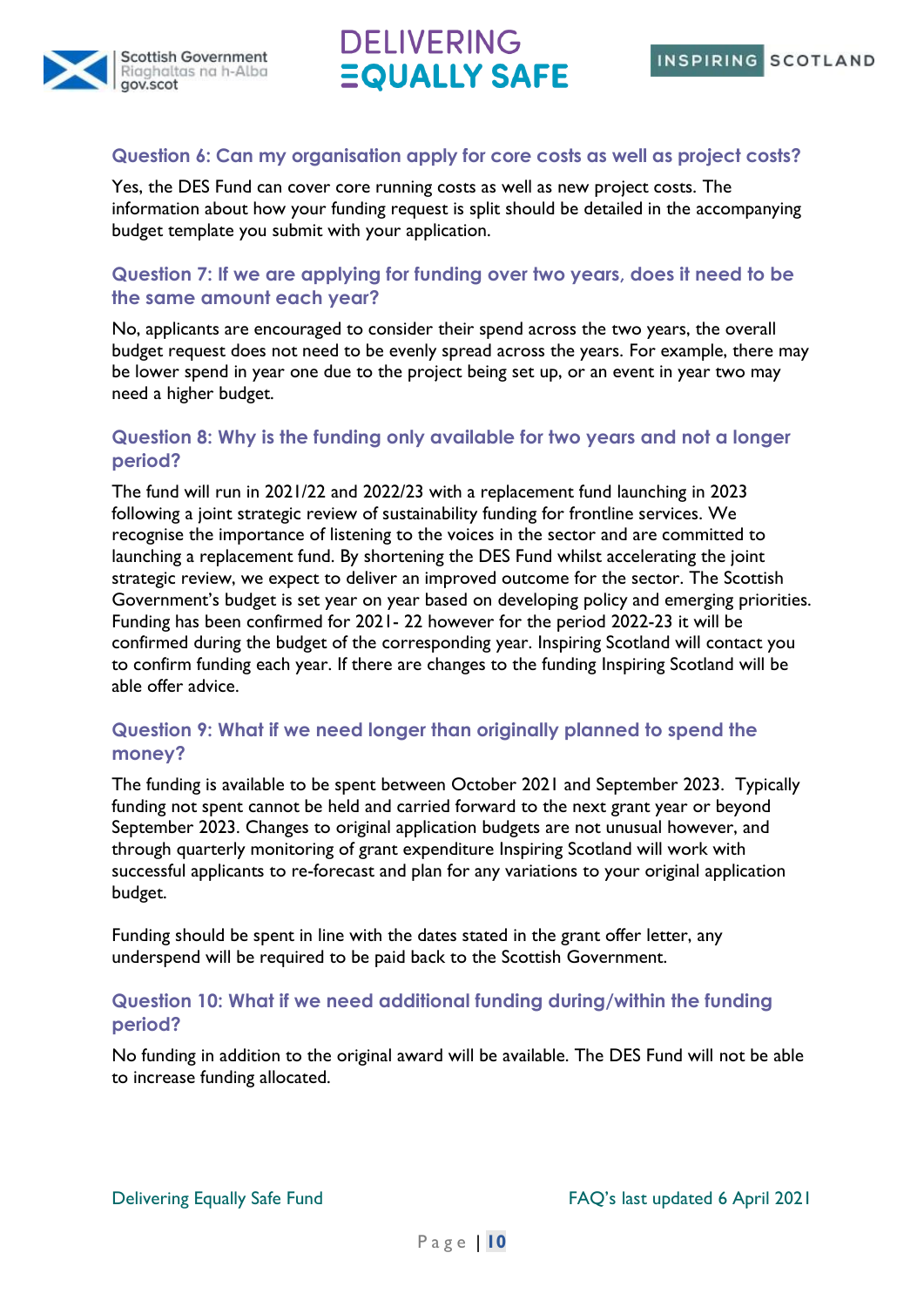

#### **Question 11: What if we need to consider making changes to the way the funding is spent?**

We appreciate that work may need to change over the 2-year period of the funding and if you find that you need to consider making changes to the way your funding is spent then in collaboration with Inspiring Scotland, you will be able to submit a request to make adjustments. As above, the work must be completed by September 2023 and no funding can be carried forward between financial years. Grant year and financial years are different, funding must be spent in the grant years (October to September)

### **Question 12: Will both prevention-focussed and/or service delivery focussed activity be funded by DES?**

Prevention work is central to Equally Safe and the successful realisation of the strategy. It is anticipated that prevention projects will be a key part of the mix of funded work through the Delivering Equally Safe Fund. All the Equally Safe priorities are detailed in the fund guidance, and the full logic model of Equally Safe outcomes is included on page 9. The DES fund can fund work which contributes to any of the Equally Safe outcomes. The themes on p13 in the Guidance document are intended to be stimulation points – not to be prescriptive descriptions.

### <span id="page-10-0"></span>**Section 4: Completing the Application form**

*Please read the application guidance before completing the form. The online application forms can also be accessed here.*

#### *<https://www.inspiringscotland.org.uk/what-we-do/our-funds/delivering-equally-safe/>*

*A word version of the application form has been provided we strongly advise that you complete this first before transferring the answers to the online form.*

#### **Question 1: What should you be considering if you want to apply for funding?**

The application form and guidance contain full details of what information is required with details of the information we are looking for in application answers. You should explain how your work contributes to the Equally Safe priorities, what issue or need your work will address and the evidence for this including how you will track and assess the impact of your work. You should also make clear which Equally Safe and National Performance Framework outcomes your work will contribute to.

**Question 2: We want to do something that is not included in the list of things you are looking for, but we think it potentially meets the outcomes of the fund – should we still apply?**

Applications will be expected to show how their proposed work meets the aim and criteria of Delivering Equally Safe. If your work delivers against the priorities and outcomes of the Equally Safe strategy, please consider applying. If you would like more information on whether your proposed work is eligible, please attend a surgery or contact *[DESenquiries@inspiringscotland.org.uk](mailto:DESenquiries@inspiringscotland.org.uk)*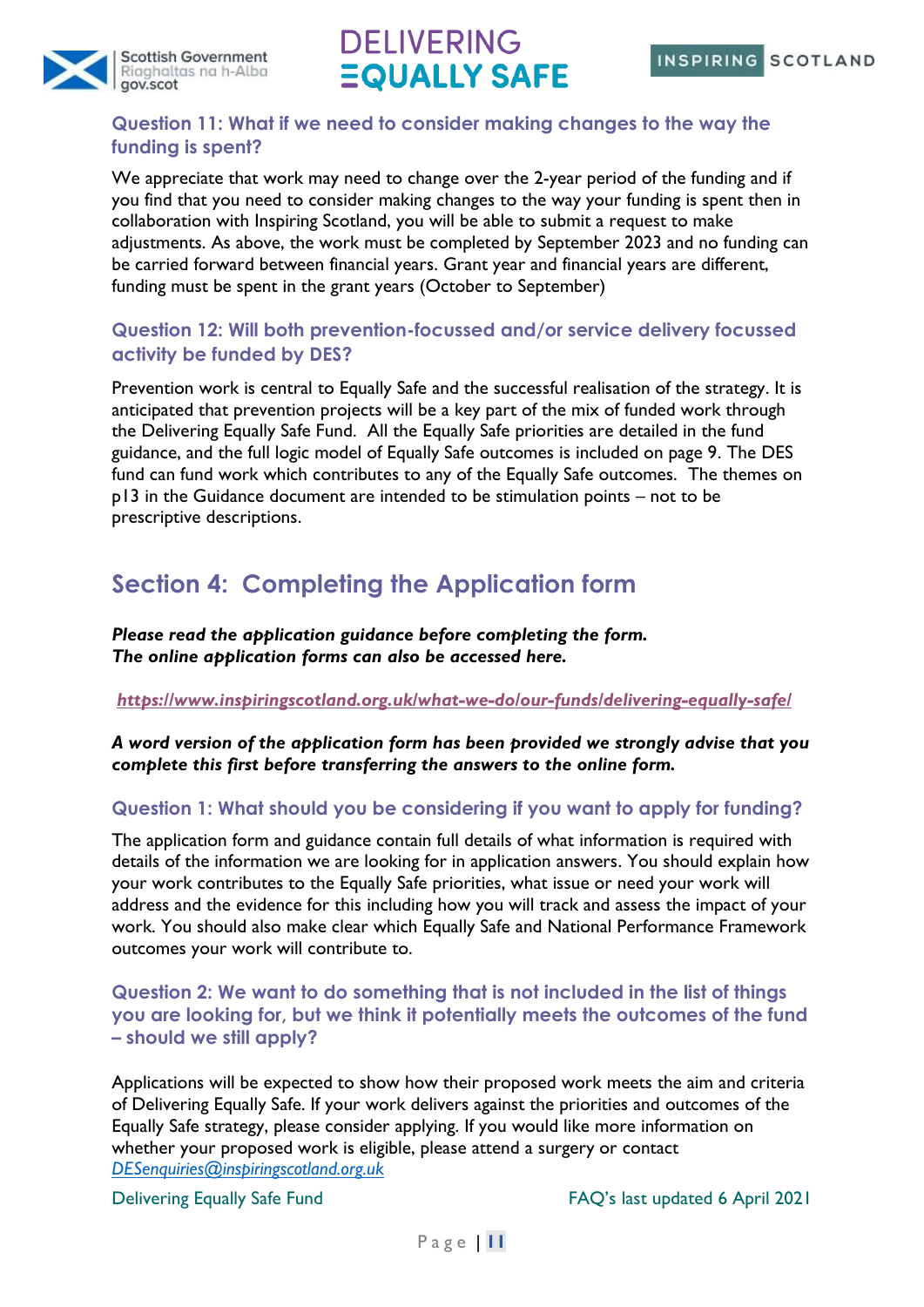



#### **Question 3: What if our proposal or project involves working with men as victims of gendered violence?**

Equally Safe brings a strategic focus to the issue of men's violence against women and girls, which is in turn based on the principles of international law. A gendered analysis does not exclude men, but rather recognises that women and girls are disproportionately affected by violence that they experience because they are women and girls. We condemn all forms of violence and abuse, whilst recognising that particular forms of violence are disproportionally experienced by one gender and require a strong strategic focus. For this reason, the Equally Safe Strategy and the DES Fund focus on the issue of violence against women and girls. We do recognise that applicants may well work with male victims with the support of other funding sources, and this is not an issue provided a gendered approach is taken to the work overall.

#### **Question 4: What information do I need to send with my application?**

In addition to the application form, you will need to upload and submit:

- A budget for your proposal
- A copy of your Memorandum and Articles or Constitution
- Most recently examined or audited accounts
- A copy of your Equality and Diversity Policy
- A copy of your Child Protection / Vulnerable Adult Policy (if applicable to your application)
- A copy of your LBTI Inclusion plan
- A signed declaration form (Section 5 of your application).
- A copy of the form showing all the applications you have made to the DES fund.

All the forms can be found [here](https://www.inspiringscotland.org.uk/what-we-do/our-funds/delivering-equally-safe/applying-to-delivering-equally-safe/)

#### **Question 5: Can we include any additional information with the application form?**

Please only send the application from and the documents listed in the application checklist. Inspiring Scotland will contact you if any further information is required.

#### **Question 6: We are a small organisation and do not have the resource capacity to meet all the fund outcomes, what can we do?**

Funding is available through the DES Fund to cover staffing (both core and project). It is expected that smaller organisations will use some of this funding to recruit additional staff to help build capacity. We do not expect applicants to meet all the Equally Safe priorities or objectives. We also recognise that governance and policy arrangements for individual organisations will be relative to scope and size, although you will wish to bear in mind your capacity for monitoring and reporting requirements. Smaller organisations may also wish to consider a partnership application to increase their capacity.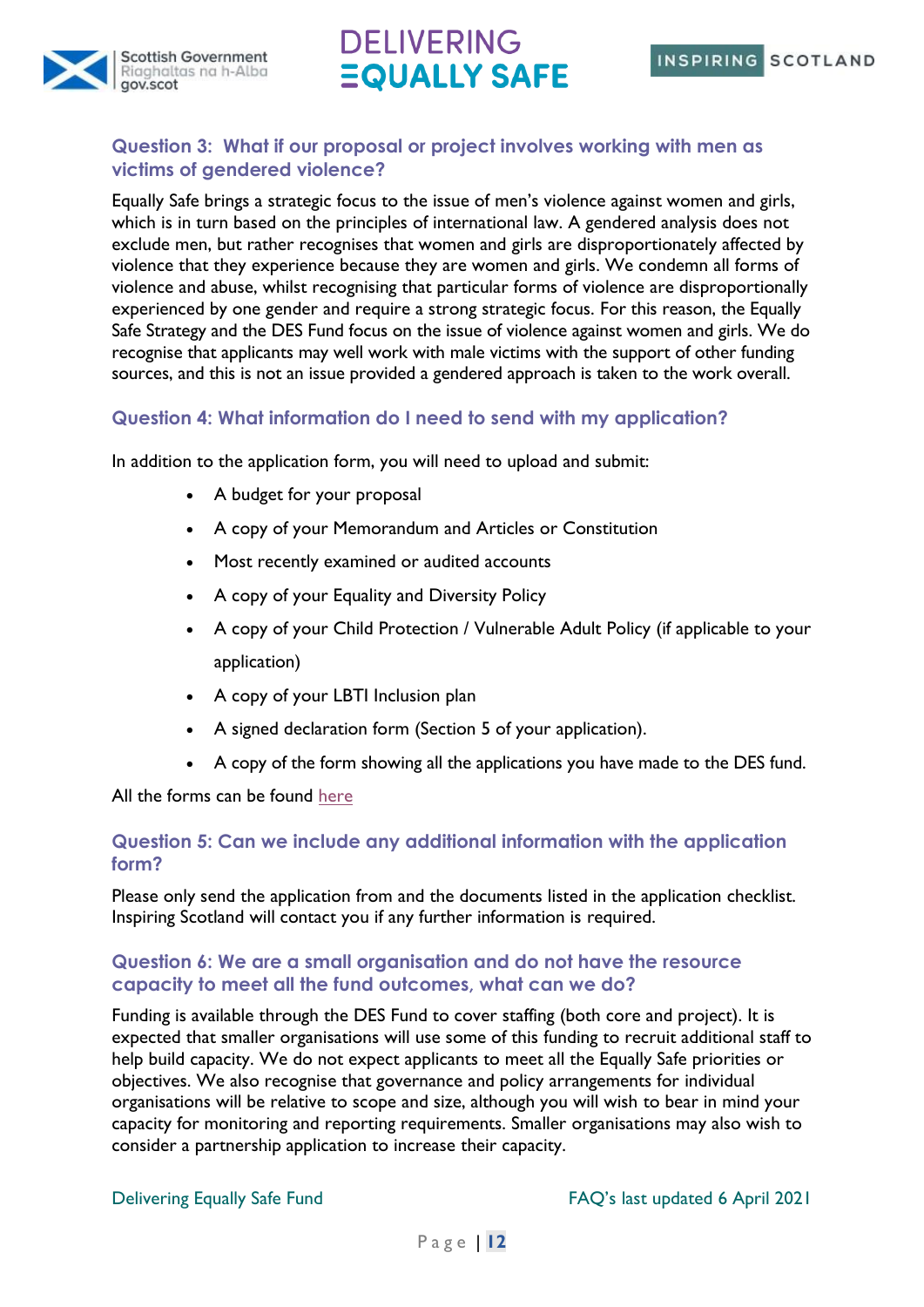



#### **Question 7: When will I hear the outcome of our application?**

We aim to contact organisations **in July 2021** with the outcome of their application.

#### **Question 8: What happens if we are unsuccessful in our application for funding?**

If your application is unsuccessful Inspiring Scotland can offer feedback and information regarding alternative sources of funding and capacity building.

#### **Question 9: What if our organisation has received funding in previous funding rounds?**

Organisations which are currently funded through the Equality and Human Rights Division are welcome to apply to this round of funding. Organisations should already have anticipated current funding ending in September 2021 and have developed plans accordingly. Ministers agreed to extend current arrangements until end September 2021 to allow time for a full transition to the new funding programme. Applicants who are successful in the new DES Fund round and currently receive funding through Violence Against Women and Girls or Rape Crisis funding streams will be contacted to explain how these transition arrangements will affect them.

#### **Question 10: Will there be an opportunity to appeal decisions?**

Ministers' decisions about the fund are final, but feedback on the decisions will be available to help with future applications.

#### **Question 11: If the organisation is not awarded the full amount of funding applied for, can a partial award be made?**

Yes, the Scottish Government may decide to offer part of the funding requested rather than the full amount. Inspiring Scotland will contact you to discuss this if this is a possibility, to consider how this might impact on the feasibility or outcomes of the work.

#### **Question 12: If unsuccessful can I receive feedback on my application?**

Feedback will be provided by Inspiring Scotland. Depending on the number of applications we receive this make take some time.

#### **Question 13: Can we get help with an application?**

It is not possible, unfortunately, to provide tailored support with your application. However, we have produced guidance to help organisations complete the application form and we are happy to answer general questions about the fund. Inspiring Scotland will be holding surgeries and delivering a webinar to help answer any queries.

You should contact *[DESenquiries@inspiringscotland.org.uk](mailto:DESenquiries@inspiringscotland.org.uk)* with any general questions you have.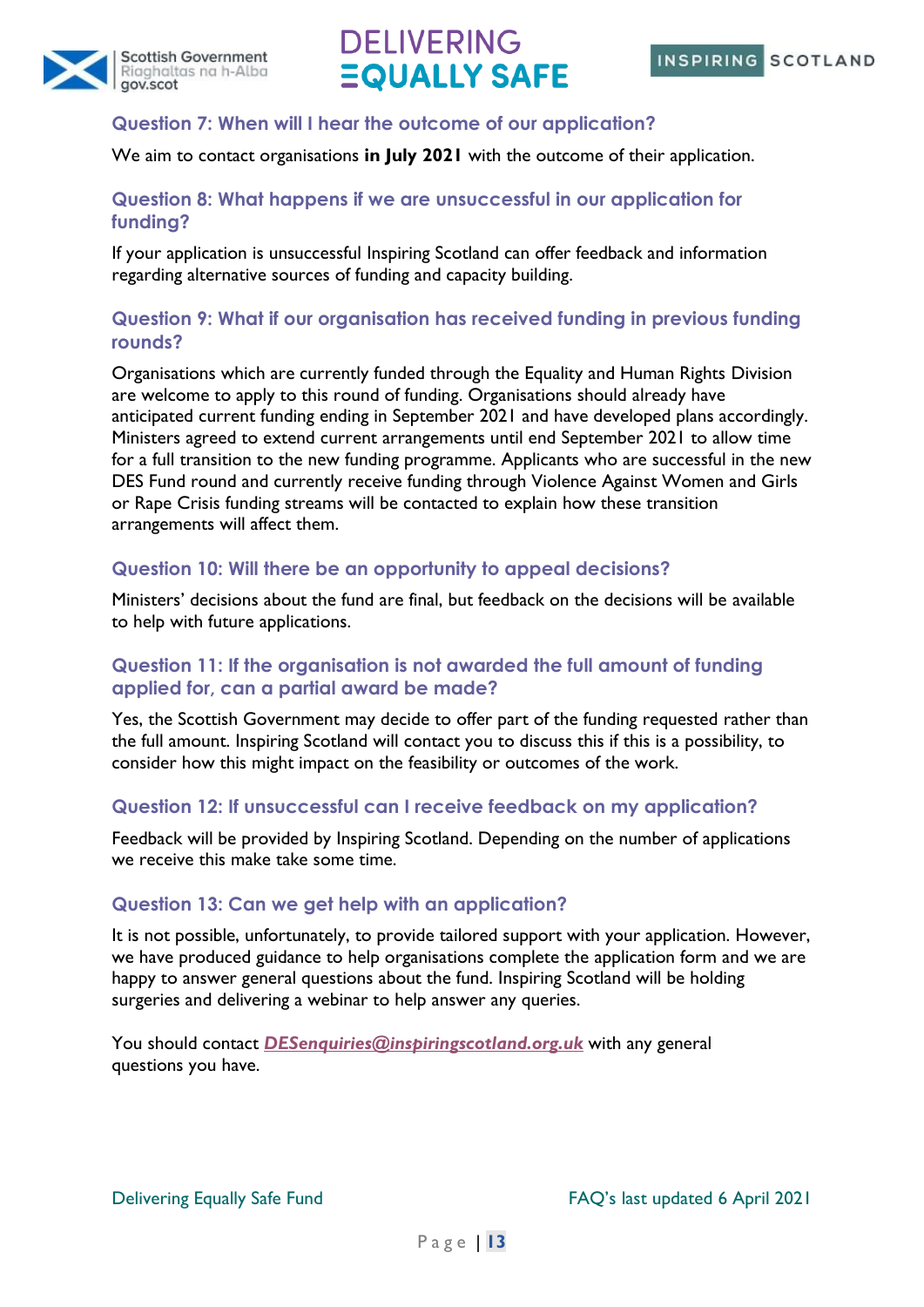

#### **Question 14: Can only third sector organisations apply for DES Fund grants?**

We welcome applications from incorporated third sector organisations, community interest companies and statutory bodies. For partnership applications we ask that you identify a lead partner – following the update on the  $24<sup>th</sup>$  March they can be a third sector organisation or a local authority.

#### **Question 15: Do I have to be third sector organisation to be a lead partner when making a partnership application?**

No.

Guidance around partnership applications previously stated that only a third sector organisation could be the lead partner in a partnership application however, following an update from the Scottish Government on  $24<sup>th</sup>$  March, local authorities are now also eligible to be a lead partner in a partnership application.

The fund recognises that third sector organisations play an important role in driving change in this area, from prevention to building capacity and capability within the system, to providing front line support for victims and survivors. They often have particular strengths in terms of their specialist understanding of the issues, their base within communities and their use of lived experience to shape their approach. Therefore, third sector organisations are likely to be best placed to act as the lead partner in partnership applications as this will help to embed their role as key partners working together with public bodies to tackle violence against women and girls and to build capacity and understanding across the system as a whole. We do however understand that in some areas the local authority may be better placed to lead on partnership applications for example where partnerships are already in place or the third sector partners do not have the capacity to lead and as such the criteria has been relaxed to allow for this when necessary.

#### **Question 16: My organisation was unsuccessful in applying for funding in the 2017-20 funding round – can we apply again?**

Yes, if you meet the fund criteria you can apply for this new fund.

#### **Question 17: Why are applicants asked to provide a LBTI workplan but not a plan for addressing the needs of other protected groups, including disabled women?**

We have asked applicants to include information about how their service is inclusive in question 2.12: Describe what steps you will take to ensure your services are inclusive and accessible to all.

We would like applicants to answer this question by considering the needs of people across the range of protected characteristics, including disability. It may be that depending on the nature of your work, some protected characteristics may be more relevant than others, and you can use your answer to this question to outline why that is the case if so.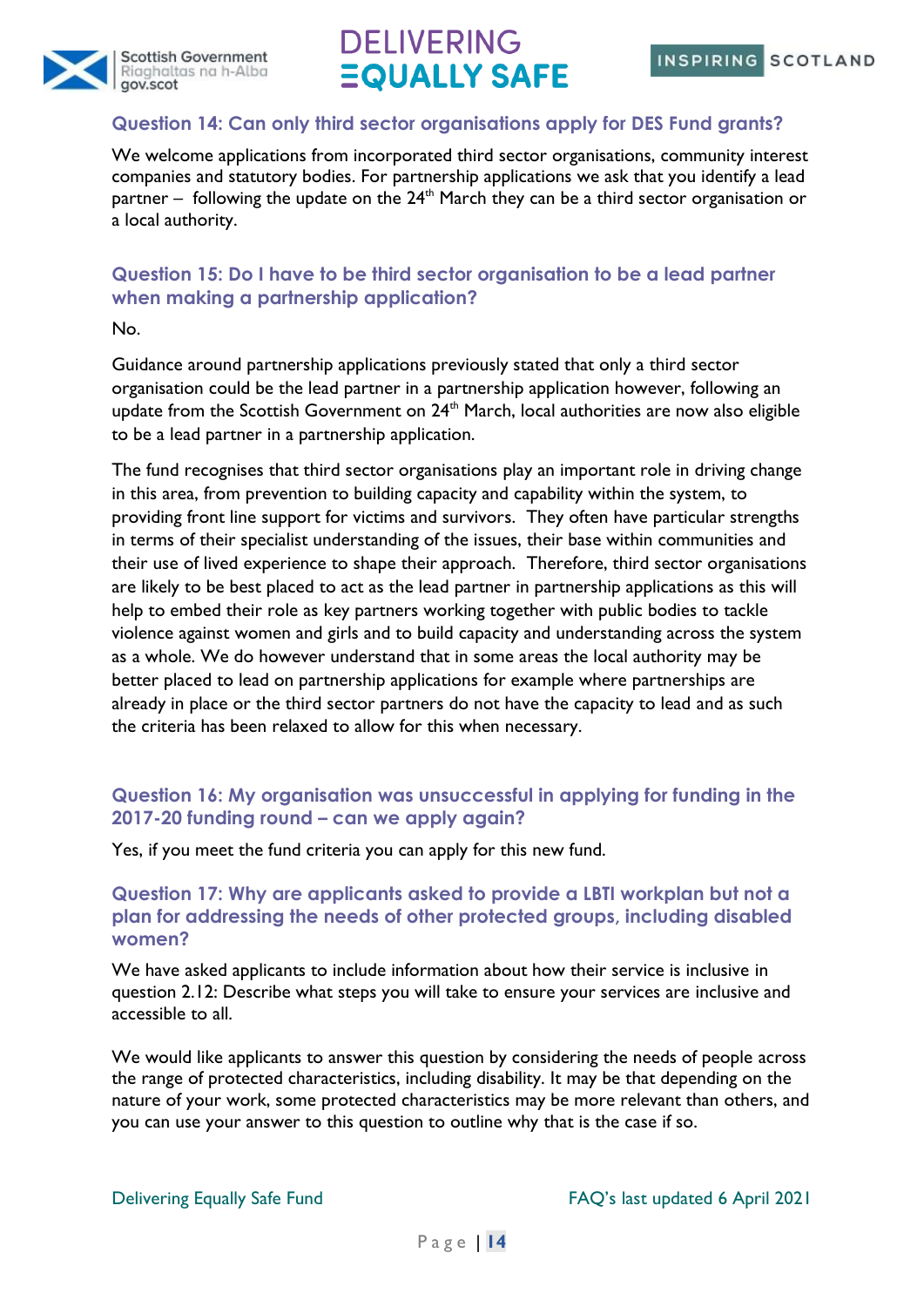



Our reason for requesting LBTI inclusion plans grew from a Scottish Government policy objective to improve approaches to trans inclusion amongst organisations working in this field. Following further work with stakeholders, this was expanded in 2017 to include lesbian, bisexual and intersex women (a commitment made in the Equally Safe delivery plan published that year). We want to continue to build on that approach for this new Fund, whilst also ensuring that applicants consider how they can best support and address the needs of equality groups through their work.

#### **Question 18: We currently receive VAWG funding for two separate projects. Do we need to complete separate applications for each individual project and geography?**

Organisations can also submit either one application which is specific to that organisation, and/or one application in partnership with another eligible organisation (or eligible organisations).

This means if you have multiple projects you as a single organisation would like to apply for you need to combine them into one application

You can decide how you want to present it and it may be that for each answer you split it between distinct project each if that is easiest. You can select multiple locations so please make it clear which project is in which location and clarify in your budget what costs are for what project.

#### **Question 19: What can a local authority supply in place of a constitution?**

It is not necessary for a Local Authority to submit a replacement document.

**Question 20: Can a local authority put in a partnership bid from two different departments e.g., child protection and Safer Communities?**

No

**Question 21: Can you give further clarity about what public sector applicants can apply for in terms of project costs, particularly in relation to Cedar projects, IDAAs and domestic abuse services?**

**Are these eligible activities under the DES Fund? Can you give guidance on how these can be built into a council's funding proposals, as they are not 'time limited' projects but rather core specialist support services that are embedded within councils to ensure strong multi-agency working and pathways are in place for women and children.** 

The Scottish Government recognise the important role that the delivery of activities such as CEDAR projects, IDAAs and domestic abuse services through Local Authorities play in the prevention and eradication of violence against women and girls.

Whilst these activities do not necessarily have definitive end-dates, they are being operated within the Local Authority as a project and are not core to their wider operation. We are pleased to confirm that such services can be applied for by Local Authorities as part of their application.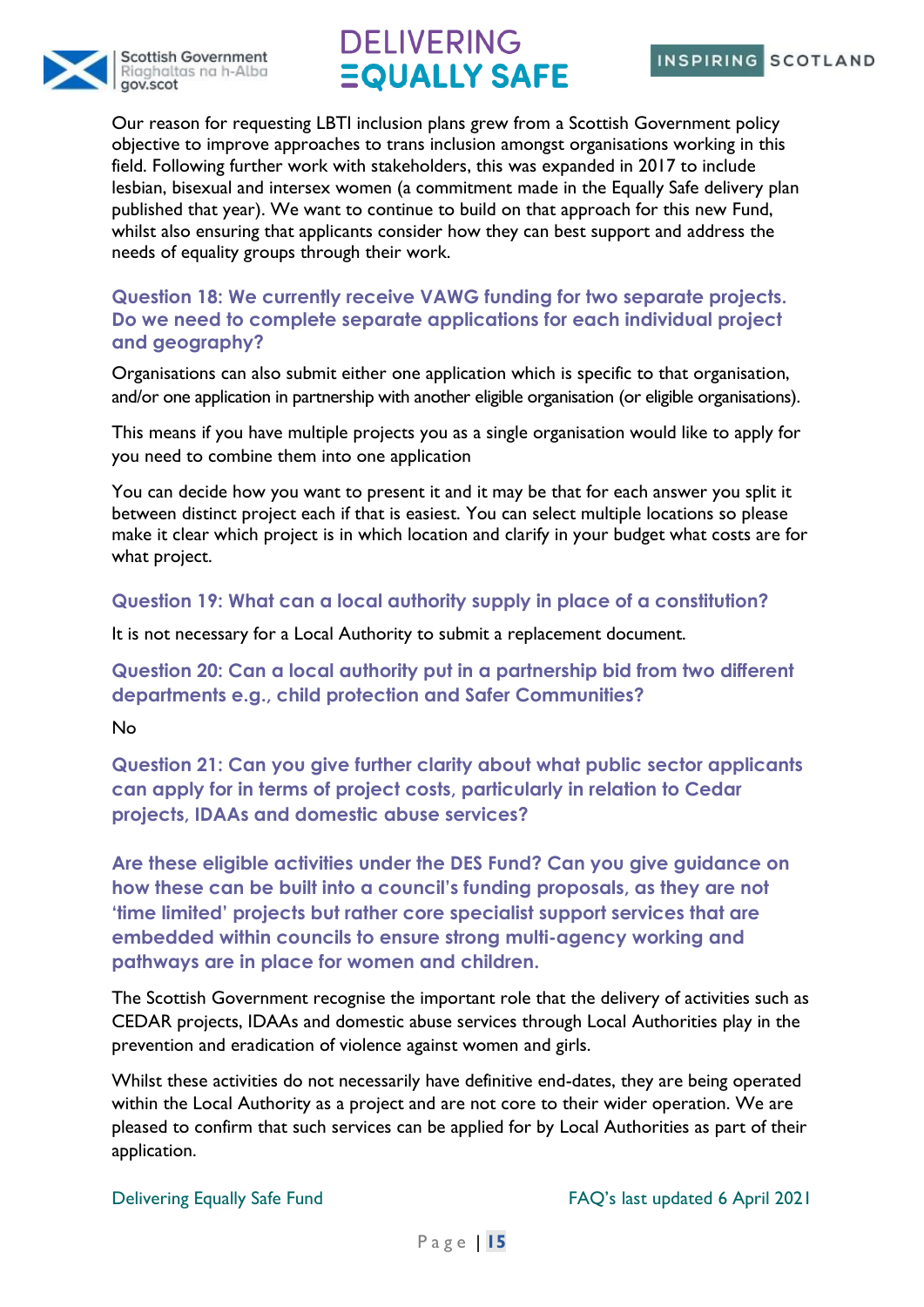



For the avoidance of doubt, it is **acceptable** for Local Authority single applicants to apply for any costs associated with running the following services:

- Cedar project
- IDAAs
- Domestic abuse services
- Safe and Together initiatives

Public Bodies CANNOT apply for:

- Costs that are core to wider services such as:
	- o Buildings
	- o Activity carried out by other services within the Local Authority

**Question 22: Question 2.8 on the application from is asking us to describe how we will involve people with lived experience in shaping delivery of our work. In responding to this question, given the varied nature of the activities being applied for, how do we best respond if we do not work directly with people with lived experience?**

We appreciate that given the breadth of work that is being delivered involvement of people with lived experience will vary dependent on the work being delivered.

In this question, we are looking for organisations to explain the approach they take to ensuring that the activity is cognisant of people with lived experience. This could include demonstrating how an organisation has engaged with existing service users to gather feedback on the services being delivered or proposed to be delivered. Alternatively where the activity is focussed on prevention work such as a multi-media campaign, we would expect the organisation to explain what research they have done with the audience of the campaign to ensure that the messaging is appropriate. In addition, how have they ensured that they are representing the survivor community appropriately in the campaign.

#### **Question 23: In Question 2.13 in the application form we have to state how many people we anticipate reaching each year through this work. How do we best answer this question as we do not deliver services but rather target key influencers?**

The assessment will take account of the type of work that is being proposed. For example, the response to this question may be number of service users you expect to work with. Alternatively it could be the estimated number of people you would expect to reach as part of a campaign.

Whilst numbers worked with are important, we are also interested in who you will be working with or reaching through a campaign. A strong response to this question will include details of who you are targeting/delivering the work to, why you have chosen this group and what influence or need they have.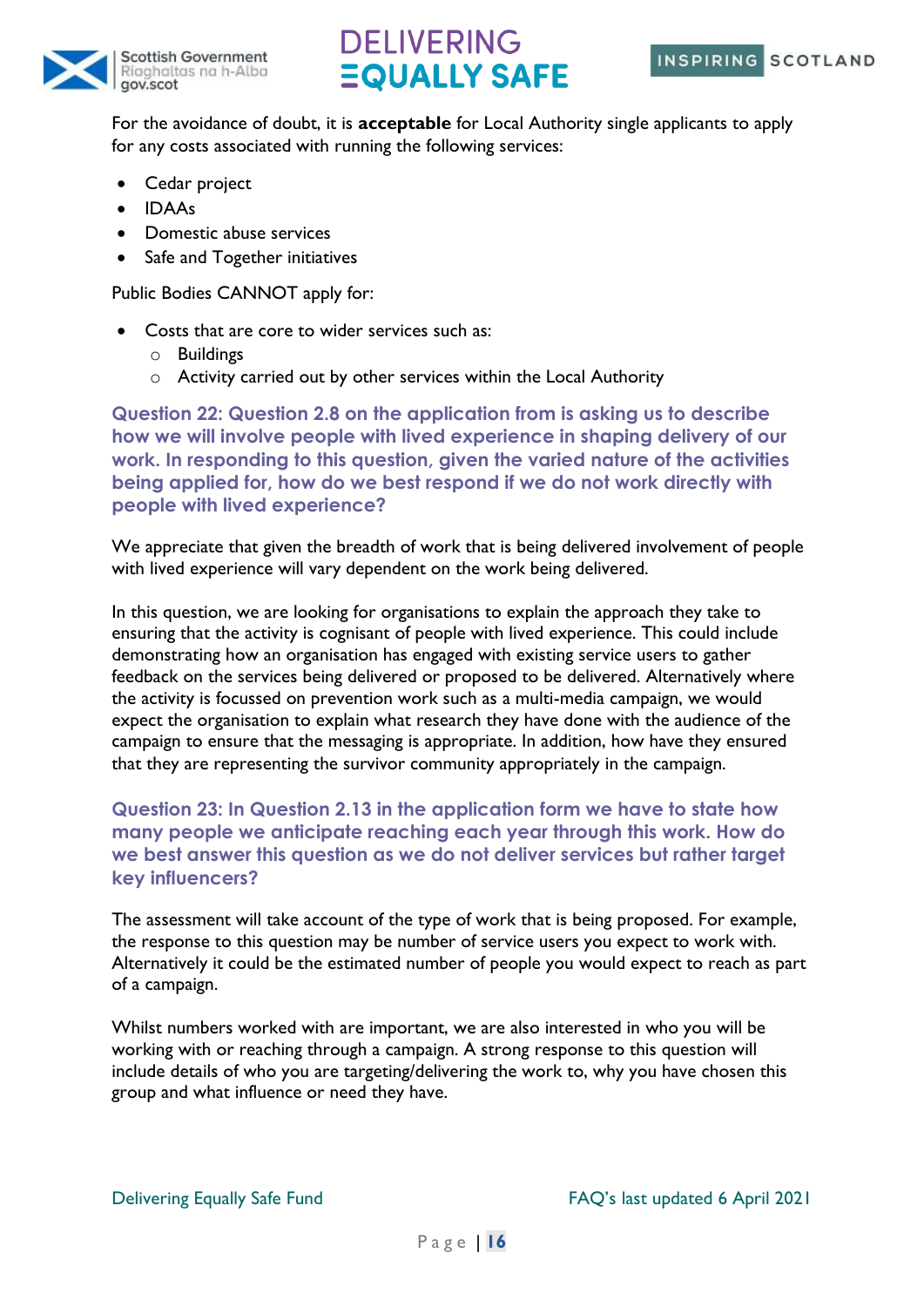



### <span id="page-16-0"></span>**Partnership Applications**

### **Question 1: Can we be involved in more than one partnership application?**

Supporting partners can be listed on multiple applications if they are not the lead. We would encourage partnerships to think about their capacity to deliver across multiple bids and to combine bids where possible to avoid duplication. In direct relation to your question, we understand that Councils, local organisations and national partners may be listed as partners multiple times. This will be allowed, however, if it is known that they are a partner on other applications this should be included in section 4.3 of the form for monitoring purposes.

**Question 2: In order to ensure that proposals respond to the needs and priorities that have been identified locally, there is a request to ensure that VAW Partnerships are meaningfully involved in the funding process. Feedback is being sought on how this need is being met.** 

Local Violence against Women Partnerships are key partners in the prevention and eradication of violence against women and girls. Their continuing involvement in the delivery of the Equally Safe strategy has made and will continue to make a strong contribution to multi-agency partnership working across the sector. The Scottish Government are clear that they wish this to continue.

Question 1.13, as demonstrated below, allows applicants to show what connections they have with local partners including VAWPs and we encourage all applicants to discuss their proposals with their VAW Partnerships to ensure they respond to priorities that have been identified locally. We are keen, however, that any organisation that does not demonstrate a relationship with their VAWP in their answer is asked for further information and is encouraged to establish one. To ensure that all applications to the DES fund can demonstrate effective multi-partnership working, all applicants must complete question 1.13.

"Tell us how your organisation engages with the National Violence Against Women Network and/or your local multi agency partnerships e.g. MAPs, MARACs etc." (word count 300 words)

It is made clear on page 13 of the Information and Application Guidance Notes, that applicants must demonstrate:

Effective multi-agency working: The applicant organisation(s) is a member of their local multi-agency VAW Partnership, or actively engaged with the National Violence Against Women Network if not a local organisation. We do not want to fund duplicate work so it should be clear how your activity complements existing work being carried out at either national or local level by other agencies.

The organisation's response will be reviewed as part of the assessment process. It will be necessary for organisations to explain what national and local partnerships they engage with, how they engage with them, and how their work compliments other provision. For local partnerships, we will expect the organisation to explain how they engage with other public bodies such as the Police.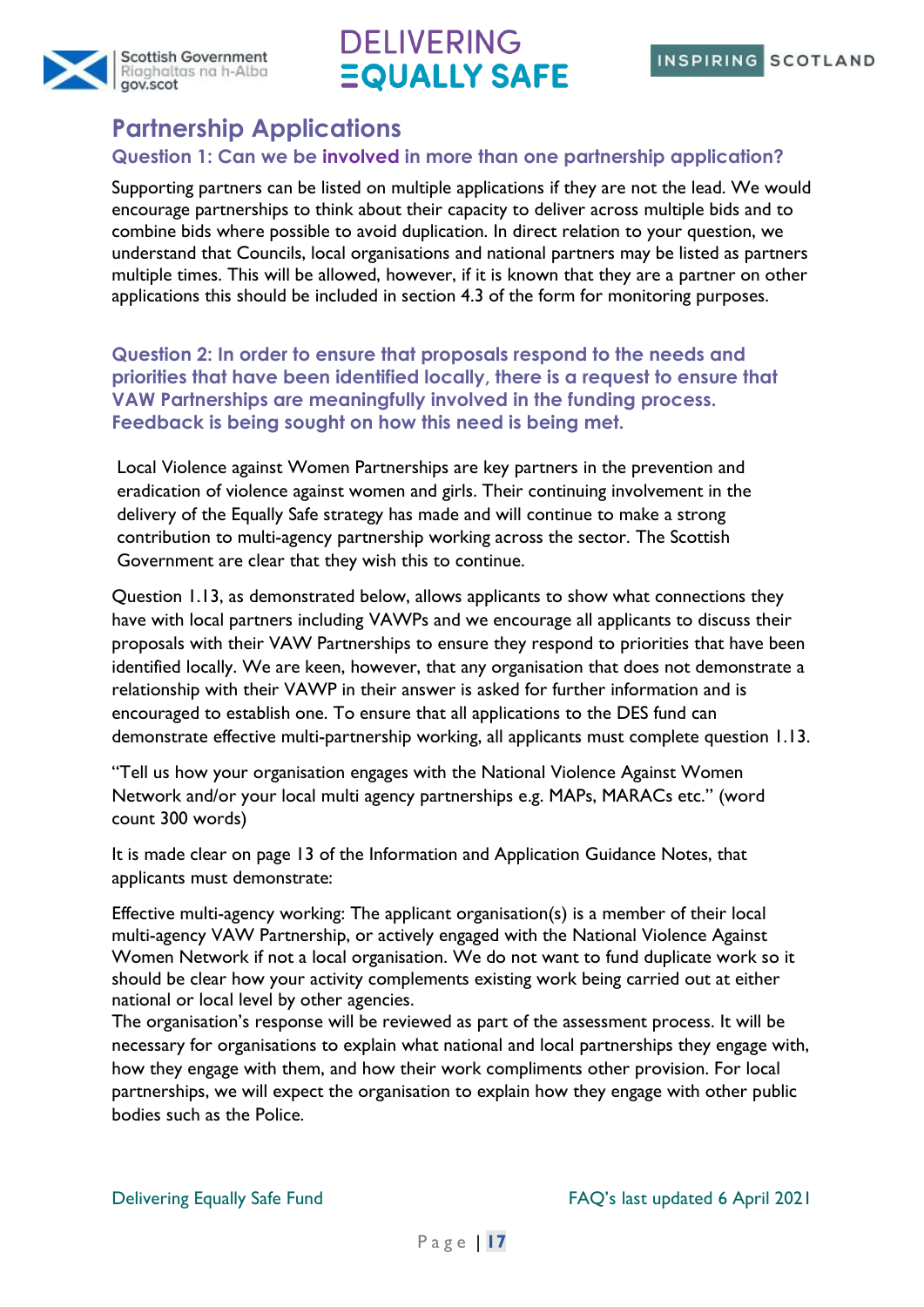



If the level of engagement is unclear or there is none stated, further information may be requested from either the organisation and/or the VAWP Chair.

In addition to this, during the assessment process anonymised and thematic localised information will be shared with VAWP Chairs. This will include generalised information on new activities proposed in the area. This step will provide feedback to the decision-making panel on how the activity fits with existing activity. Coordination of the input will be managed by The Improvement Service.

**Question 3: We are an existing partnership and will be applying to Delivering Equally Safe as part of a partnership application. The advice notes state that every member of the partnership should complete section one of the application form.** 

**Does this mean that every member of the existing partnership should complete this separately or does the existing partnership count as one body?**

**Further, does this apply to all questions in section one? Section 1.11 might be problematic when answering for a large partner like the Council or a Health Board?**

The guidance states that all partners need to complete section 1. However, this is on the basis that most partnerships would be made up of several single organisations.

For this situation, when the planned partnership includes other existing partnerships, we would not require to get all the financial information from the single bodies within that existing partnership, particularly if they are public agencies.

When there are existing partners within the planned partnership for the application, as a minimum we do need to know (about the partners in the partnership):

- Who all the partners are
- The legal status or form of those partners (are they companies with OSCR registration, public agencies etc)

To complete the application we would suggest

- 1) Organisation leading the partnership application must complete Section 1 in full. For Delivering Equally Safe the lead partner must be a registered charity.
- 2) Lead of the existing partnership must complete Section 1 with as much information as they can about the constituent partners. There may be no 'account information' for the partnership as they are not a single body, but is you have Partnership financial information it would be useful to include that.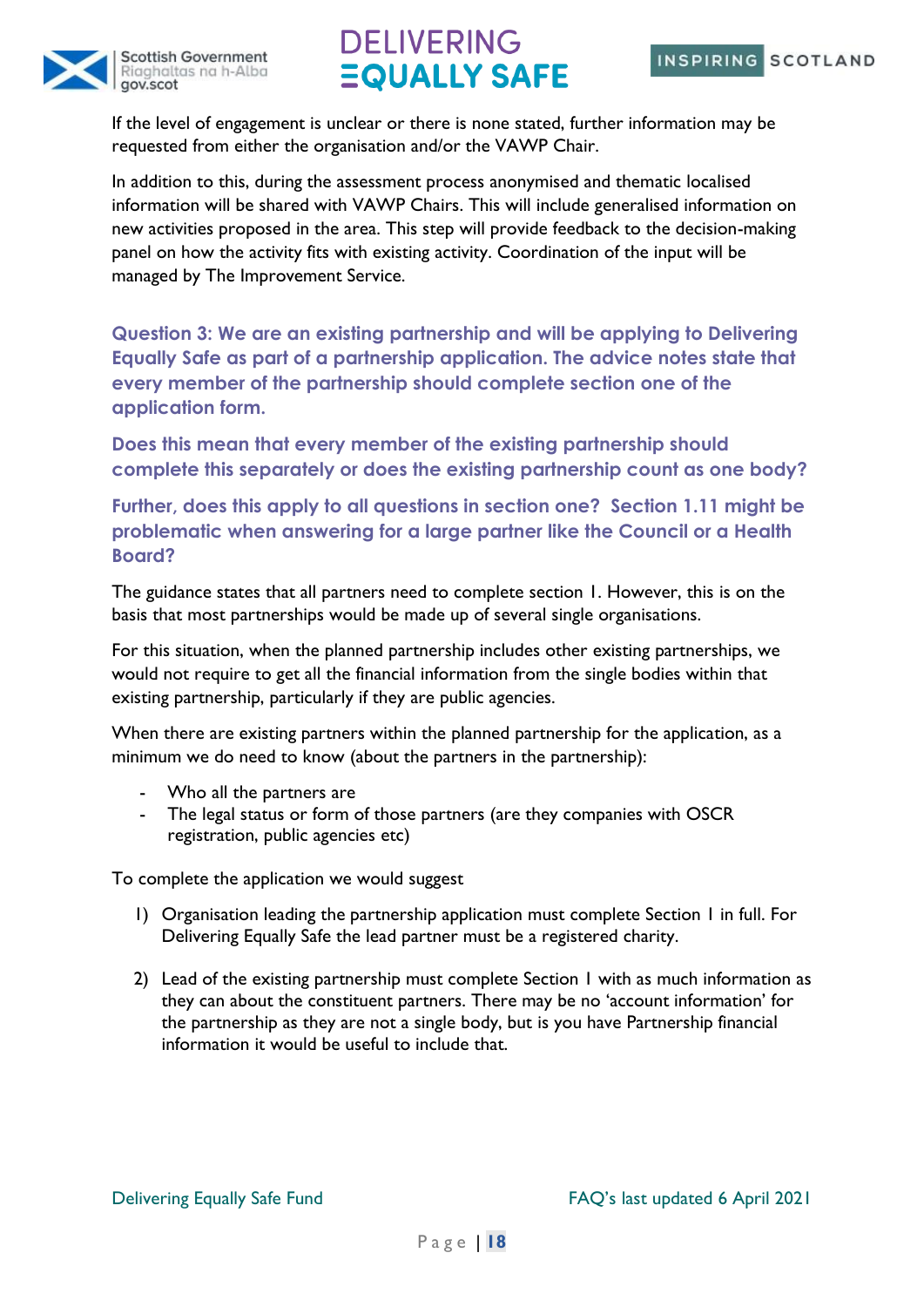



We would suggest the other questions in section 1 are approached as follows:

Q1.1– 1.8 Lead partner of the existing partnership info

Q1.9 – A description of the existing partnership – explaining who all the partners are (their legal status) and how the partnership works together/ who does what

Q1.10 – A description of the existing partnership governance how it is managed and led.

Q1.11 – Lead partner of the existing partnership (unless there is a partnership account and income/ expenditure that is restricted to that partnership)

Q.12 – About the lead partner (unless as above there is a partnership account and funds have been generated for the partnership that are managed and accounted for)

Q1.3 – About the existing partnership

Q1.4 – About the partnership with as much information as possible about which agencies in the partnership would be getting what.

Section 5 should be signed off by the lead of the existing partnership.

**Question 4: Should organisations be submitting proposals to support the rollout of Safe & Together and MARACs . Is it likely that additional funding will be made available to support this?**

There is no additional funding for these proposals. There is, however, an expectation that MARAC posts are funded by the local authority. It is acceptable to apply to DES for project work related to these areas.

Please note: It is unlikely that the DES fund would support an application for a MARAC post. The expectation is this should be funded from elsewhere.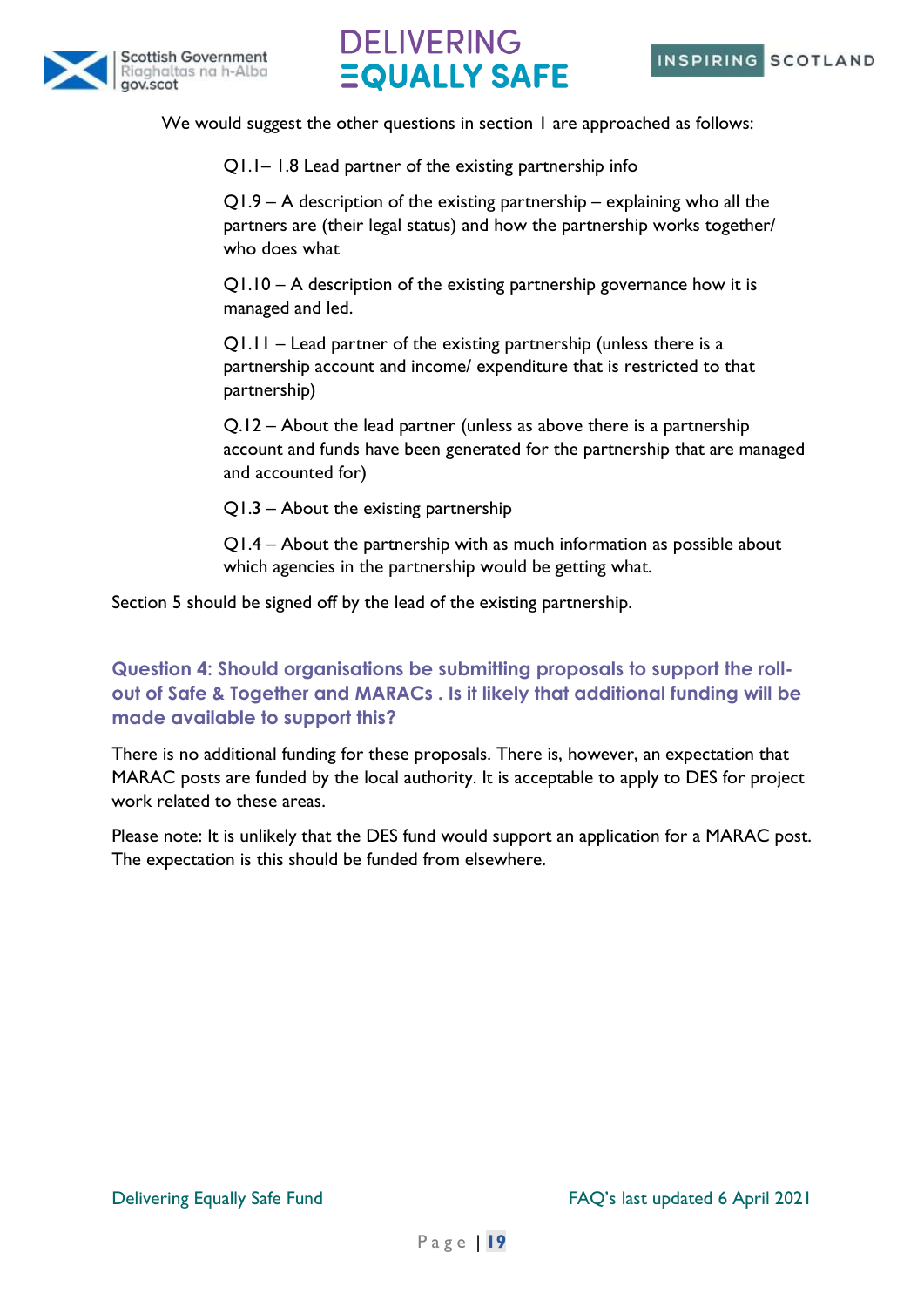



### <span id="page-19-0"></span>**Section 5: Financial Requirements**

#### **Question 1: What are the financial requirements for applying to the fund?**

Templates for all the documentation for applying are available on Inspiring Scotland's [website](https://www.inspiringscotland.org.uk/what-we-do/our-funds/delivering-equally-safe/applying-to-delivering-equally-safe/)

#### **Question 2: What is categorised as a core cost?**

By core we mean contribution towards:

- salaries and on costs for the core staff: salaries for the Manager, Chief Executive Officer and others direct support staff e.g., Refuge Support Worker, Children's Support Worker
- Office accommodation
- furniture and equipment
- communication materials
- office supplies
- heating and lighting
- telephone
- postage
- cleaning
- travel and subsistence
- **insurance**
- Core costs can also be known as operating or central costs and describe the essential running costs for a charity on an **on-going** basis. These are essentially all those central **costs** that are not directly applicable to delivering work, such as management and admin salaries, general office **costs etc.**

Delivering Equally Safe funding may pay for costs such as **existing** key staff posts, office costs, basic communication costs as well as management, governance for **third sector organisations only.** 

An example: If you are seeking funding for work that is already funded and is a core function for your organisation (staff and activities in refuge setting/outreach work/one to one support to women children and young people/group work.

#### **Question 3: What do you consider as project costs?**

#### By project costs we mean:

Costs to deliver time-bound, specific pieces of work. For the purposes of this fund, any new work that is to be developed or new staff engaged should be considered as project costs. While recognising the need to seek funding for on-going projects, we are also interested in new, innovative projects that may include expansion of current work, pilot projects and in particular proposals in collaboration and partnership with other third sector or statutory agencies.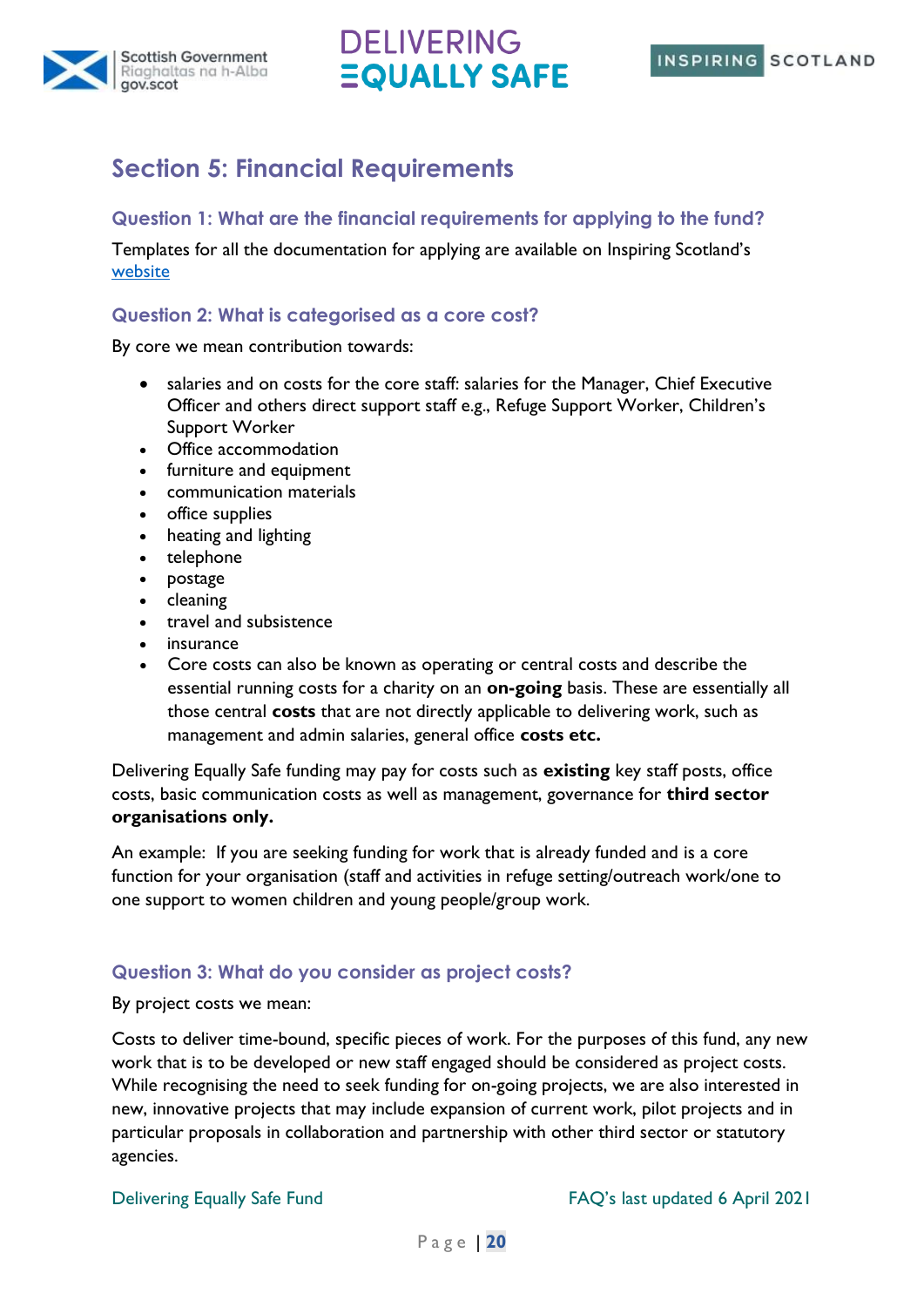



Organisations can also submit either:

• One application which is specific to that organisation, covering core costs<sup>1</sup>, project costs or both.

AND/OR:

• One application in partnership with another eligible organisation (or eligible organisations), primarily focused on delivery of a project or programme of work, though core staffing costs to support partnership development are also eligible.

#### **Organisations cannot submit multiple single applications, or multiple partnership applications with the same organisation as the lead.**

Funding can meet **core** costs for third sector organisations as well as **project** costs or a combination of both.

In addition to the costs to deliver the service or project, applicants are encouraged to include (where relevant) wider costs of delivering work effectively.

This may include, for example:

- costs for translators or translation materials
- access/IT and travel costs
- cost of living increments for staff members over the funding period
- volunteer expenses (travel, subsistence, publicity)
- costs associated with involving survivors in service or project design and evaluation

### <span id="page-20-0"></span>**Section 6: Decision Making process**

#### **Question 1: When can we expect a decision?**

We are planning to notify all organisations about the outcome of their application by **end July 2021.**

#### **Question 2: Will separate expert by experience panels be set up on to advise on partnership proposals and single proposals?**

No.

#### **Question 3: Which Ministers will be involved in the decision-making process?**

We cannot specify who will be holding specific Ministerial positions until after the election.

<sup>1</sup> For third sector organisations only